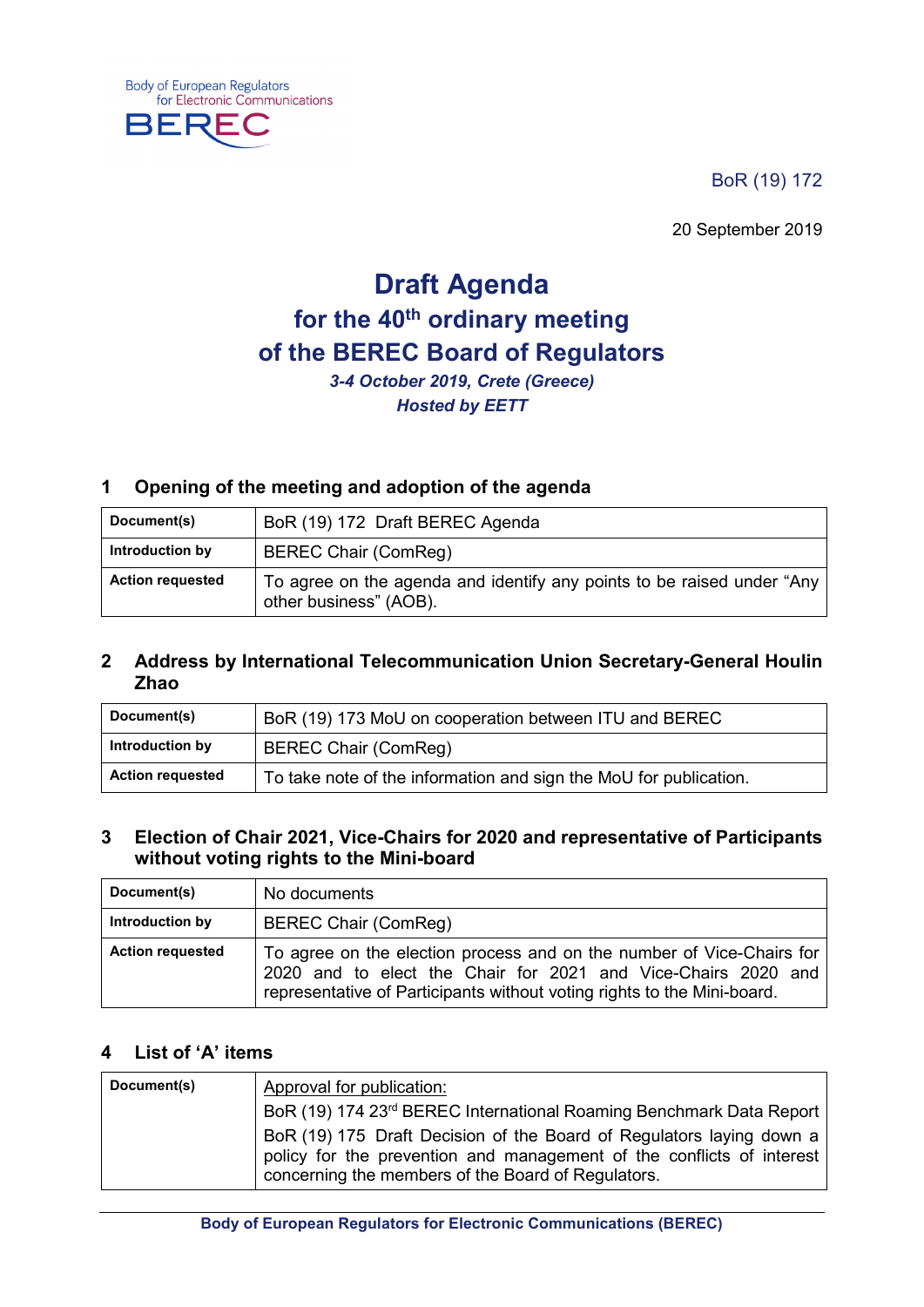|                         | BoR (19) 176 Draft BEREC Report from Study Trip to China                                                                  |
|-------------------------|---------------------------------------------------------------------------------------------------------------------------|
|                         | BoR (19) 177 Draft BEREC Report on the implementation of Regulation<br>(EU) 2015/2120 and BEREC Net Neutrality Guidelines |
|                         | BoR (19) 178 Draft Summary report on the Workshop to move towards a<br>vision for Europe's telecoms consumers             |
| Introduction by         | <b>BEREC Chair (ComReg)</b>                                                                                               |
| <b>Action requested</b> | To approve the documents included in the 'A' item list.                                                                   |

# **5 Information from the Chair**

| Document(s)             | No documents                     |
|-------------------------|----------------------------------|
| Introduction by         | <b>BEREC CN Chair (ComReg)</b>   |
| <b>Action requested</b> | To take note of the information. |

## **6 Information from the Commission**

| Document(s)             | No documents                     |
|-------------------------|----------------------------------|
| Introduction by         | <b>Commission Representative</b> |
| <b>Action requested</b> | To take note of the information. |

# **7 Open Internet**

| Document(s)             | BoR (19) 179 Update to the BEREC Guidelines on the Implementation of<br>the Open Internet Regulation                      |
|-------------------------|---------------------------------------------------------------------------------------------------------------------------|
|                         | BoR (19) 180 Consultation document on the Draft BEREC Guidelines on<br>the Implementation of the Open Internet Regulation |
| Introduction by         | OI WG Co-Chairs (ACM/TRAFICOM)                                                                                            |
| <b>Action requested</b> | To discuss and approve for public consultation.                                                                           |

### **8 Fixed Network Evolution**

| Document(s)             | BoR (19) 181 Draft BEREC Guidelines on common approaches to the<br>identification of the network termination point in different network<br>topologies |
|-------------------------|-------------------------------------------------------------------------------------------------------------------------------------------------------|
| Introduction by         | FNE WG Co-Chairs (BNetzA/RTR)                                                                                                                         |
| <b>Action requested</b> | To discuss and approve for public consultation.                                                                                                       |

# **9 Statistics and Indicators**

| Document(s)             | BoR (19) 182 Draft BEREC Guidelines to assist NRAs on the consistent<br>application of geographical surveys of network deployments |
|-------------------------|------------------------------------------------------------------------------------------------------------------------------------|
| Introduction by         | SI WG Co-Chairs (CNMC/ANACOM)                                                                                                      |
| <b>Action requested</b> | To discuss and to approve for public consultation.                                                                                 |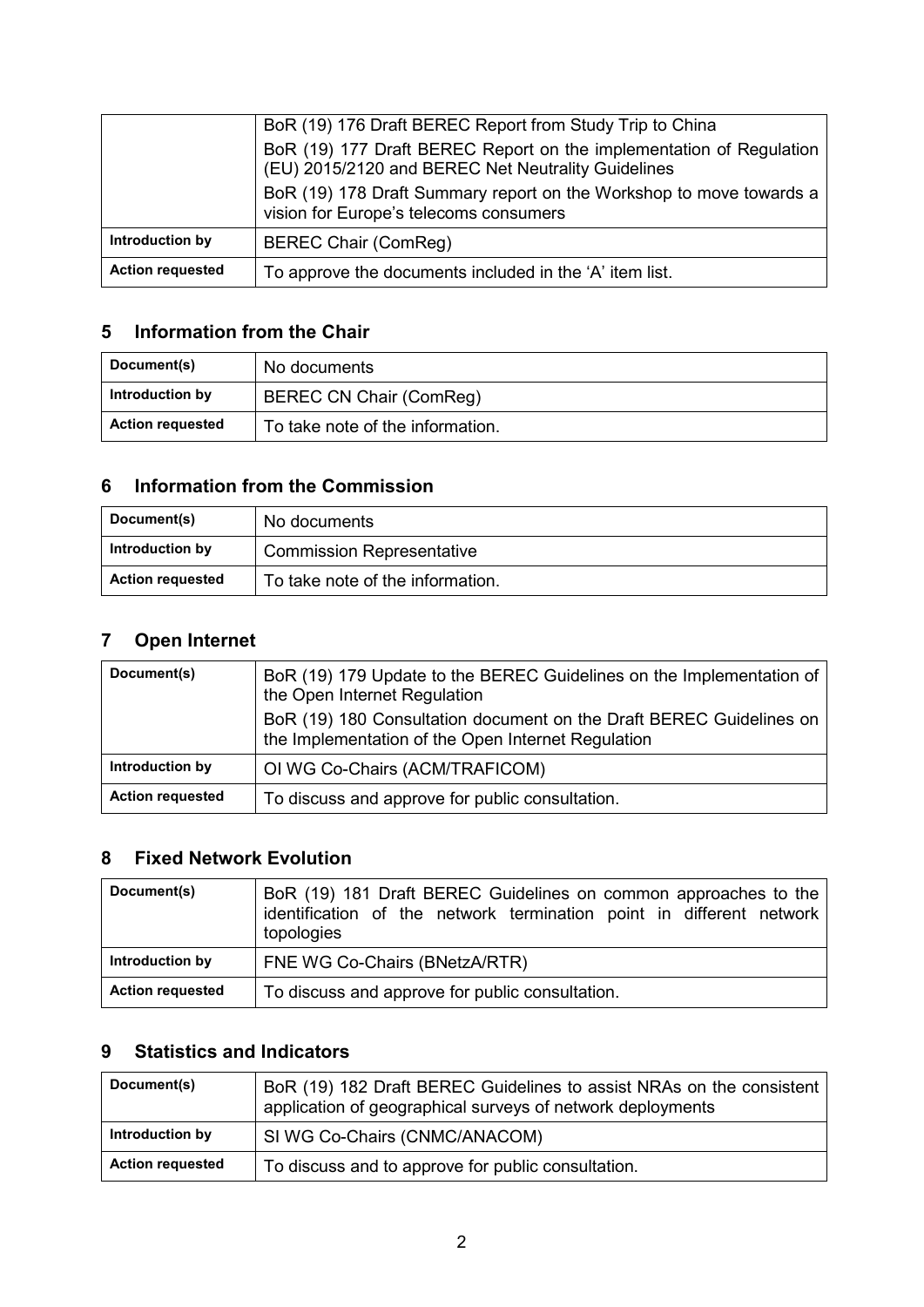# **10 Draft BEREC 2020 Work Programme**

| Document(s)             | BoR (19) 183 Draft BEREC 2020 Work Programme       |
|-------------------------|----------------------------------------------------|
| Introduction by         | Representative of BEREC Vice-Chair (PTS)           |
| <b>Action requested</b> | To discuss and to approve for public consultation. |

# **11 New European Commission and challenges for BEREC**

| Document(s)             | Discussion document ("non-paper")            |
|-------------------------|----------------------------------------------|
| Introduction by         | BEREC Chair 2019 (ComReg)                    |
| <b>Action requested</b> | To discuss and take note of the information. |

#### **12 Information from the BEREC Office**

| Document(s)             | BoR (19) 184 Information on the electronic voting procedures since the<br>last plenary meeting<br>BoR (19) 185 Information on planned electronic voting procedures up to<br>P4 |
|-------------------------|--------------------------------------------------------------------------------------------------------------------------------------------------------------------------------|
|                         | BoR (19) 186 2019 BEREC Work Programme status update<br>BoR (19) 187 Summary report on the Joint BEREC-IIC Conference                                                          |
| Introduction by         | <b>BEREC Office Representatives</b>                                                                                                                                            |
| <b>Action requested</b> | To take note of the information.                                                                                                                                               |

# **13 BEREC international cooperation**

| Document(s)             | No document                      |
|-------------------------|----------------------------------|
| Introduction by         | BEREC CN Chair (ComReg)          |
| <b>Action requested</b> | To take note of the information. |

# **14 Regulatory Framework**

| Document(s)             | BoR (19) 188 Draft BEREC assessment on suitability of ECO/CEPT tool<br>in light of EECC requirement to maintain a database of E.164 numbers of<br>European emergency services |
|-------------------------|-------------------------------------------------------------------------------------------------------------------------------------------------------------------------------|
| Introduction by         | RF WG Co-Chairs (AGCOM/NMHH)                                                                                                                                                  |
| <b>Action requested</b> | To discuss and to approve for publication.                                                                                                                                    |

## **15 End-User**

| Document(s)             | BoR (19) 189 Draft BEREC Guidelines detailing QoS parameters of IAS<br>and publicly available ICS and the publication of information |
|-------------------------|--------------------------------------------------------------------------------------------------------------------------------------|
| Introduction by         | End-User WG Co-Chairs (AGCOM/ComReg)                                                                                                 |
| <b>Action requested</b> | To discuss and to approve for public consultation.                                                                                   |